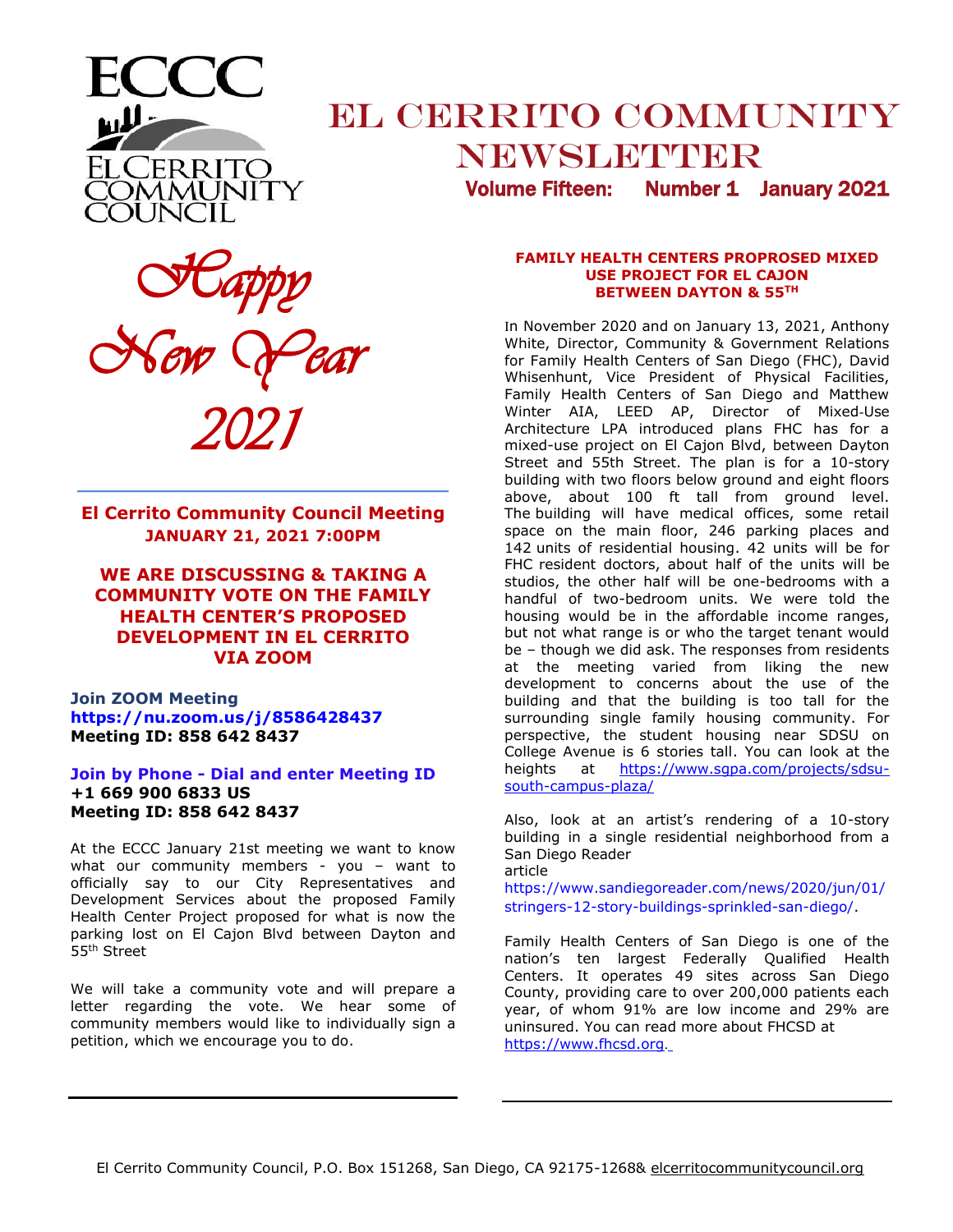# **IF YOU WOULD LIKE TO LISTEN TO THE COLLEGE AREA JANUARY 13, 2021 PLANNING BOARD MEETING**

Following is a link to the Family Health Center presentation at the College Area Planning Board.

This topic starts at about 147 on the timeline.

Share recording with viewers:

[https://us02web.zoom.us/rec/share/K4t1Bokl2VfWx1TZRo6M](https://us02web.zoom.us/rec/share/K4t1Bokl2VfWx1TZRo6M8yYyApGIhk0j9muY9zSrQzYaLy1bIK_5v3KlcTuS4P-w.8geI6ss9z2DDH_8j) [8yYyApGIhk0j9muY9zSrQzYaLy1bIK\\_5v3KlcTuS4P](https://us02web.zoom.us/rec/share/K4t1Bokl2VfWx1TZRo6M8yYyApGIhk0j9muY9zSrQzYaLy1bIK_5v3KlcTuS4P-w.8geI6ss9z2DDH_8j)[w.8geI6ss9z2DDH\\_8j](https://us02web.zoom.us/rec/share/K4t1Bokl2VfWx1TZRo6M8yYyApGIhk0j9muY9zSrQzYaLy1bIK_5v3KlcTuS4P-w.8geI6ss9z2DDH_8j) **\_\_\_\_\_\_\_\_\_\_\_\_\_\_\_\_\_\_\_\_\_\_\_\_\_\_\_\_\_\_**

# **BRIEF OVERVIEW OF THE REVIEW PROCESS**

#### **Family Health Center Housing Project**

- Project Location: 5482 El Cajon Blvd.
- East of 54th Street and north of El Cajon Blvd
- In the parking lot east of the Family Health Center Building
- College Community Planning Committee
- Project is subject to the College Area Community Plan; ECCC North is a sub-set to the CACPC
- ECCC North Covers Properties north of El Cajon Blvd up to Baja Street, East of 54<sup>th</sup> Street to College Avenue
- Community Plan was approved in 1989 (32 yrs.) Community plan update is currently underway

#### **The Project: 8 stories Above Ground (2-stories underground)**



El Cajon Blvd



Dayton Street

## **Community Plan and Zoning**

Existing Community Plan encourages multi-family growth along El Cajon Blvd

- Zoning for this project is CUPD-CU-2-4
- Central Urbanized Planning District: Commercial Uses & MF
- Zoning: CUPD-CU-2-4
- CUPD means Central Urbanized Planning District
- CU 2-4 Allows Commercial Uses & Multiple Family Housing
- 1st 30 feet of structure must contain a commercial element
- Density is 1 unit for every 600 square feet of lot space
- No maximum height limitation; but Floor Area Ratio is 2.0

#### **Approval Process**

- When a proposed project conforms to the community plan and zoning it is allowed "By Right"
- Approval will be ministerial; that is, done by City of San Diego Planning Staff
- Community Planning Groups do not have a codified role to offer input
- CPGs and Community Groups can form feedback for staff

#### **Community Plan and Zoning**

- Community Plan allows mixed use project
- FHC project is consistent with land use designation and zoning
- Where Community Plan and Municipal Code are in conflict, the Municipal Code takes precedence
- Project complies with community plan and use designation; but community plan also says:
- Projects must provide a harmonious transition between the proposed use and the existing land uses

#### **Ministerial Staff Review**

- Development Services Division will provide in-house review
- CEQA planners (from City of SD) will also have opportunity to review proposed project and comment

#### • **Entirely appropriate for ECCC to provide comments**

#### • **Emphasis should be on community character, traffic impacts, transition between existing land uses**

You can also review the City of San Diego Municipal Code for College Area and MidCity at

[https://docs.sandiego.gov/municode/MuniCodeChapte](https://docs.sandiego.gov/municode/MuniCodeChapter15/Ch15Art05Division02.pdf) [r15/Ch15Art05Division02.pdf](https://docs.sandiego.gov/municode/MuniCodeChapter15/Ch15Art05Division02.pdf)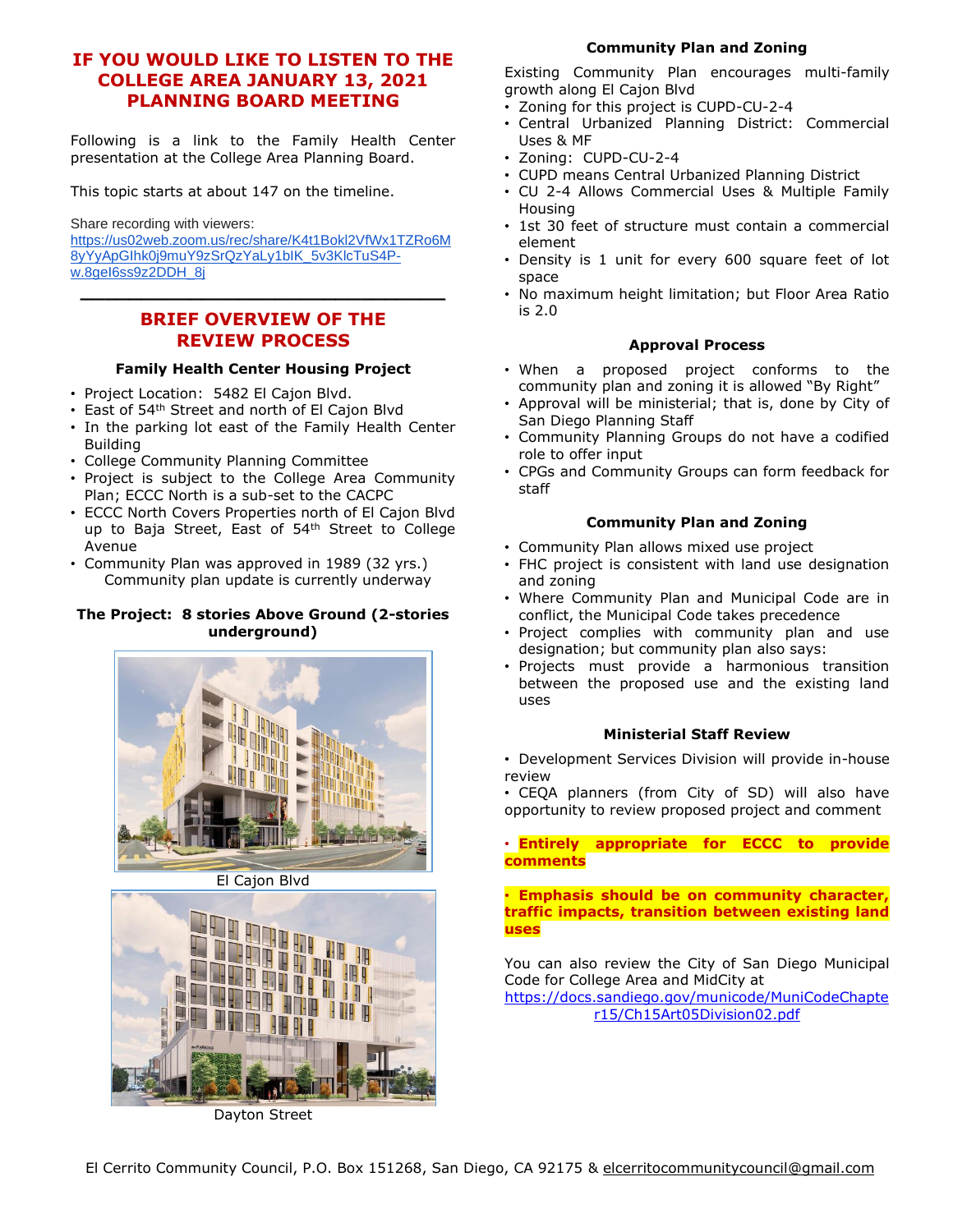# **DR. SHIRLEY WEBER NAMED TO BE CALIFORNIA SECRETARY OF STATE**

#### **Congratulations to Dr. Shirley Weber!**

Our California state Assemblywoman, Dr. Shirley Weber, has been named to be the next Secretary of State for California. Dr. Weber served as the Assembly representative for San Diego, including El Cerrito, Bonita, Chula Vista, La Mesa, Lemon Grove and National City in the State Assembly since 2012. She is replacing Alex Padilla, who is taking Kamala Harris' seat in the U.S. Senate.

Dr. Weber will be the first Black person to hold that the California Secretary of State office in the state's history.

Dr. Weber was our El Cerrito's San Diego Unified School Board representative for many years prior to her run for state Assembly and advocated for the improvements we currently see taking place and Mann Middle School and Crawford High School.

Her Assembly legislation achievements include police use-of-force law, establishing a task force to study reparations for African Americans and fighting for K-12 education funding.

The Secretary of State's office is comprised of nearly 500 people who are dedicated to making government more transparent and accessible in the areas of elections, business, political campaigning, legislative advocacy, and historical treasures.

You can find out more about her new position at [https://www.sos.ca.gov/administration.](https://www.sos.ca.gov/administration)



## **THERE'S AN APP FOR THAT!**

As part an effort to make the City departments more efficient and accessible for all San Diego residents, the *Get It Done San Diego* app is here. This app that lets you report problems and request improvements in the neighborhood with your phone.

With *Get It Done*, we can now take and upload photos related to over 20 nonemergency problems with roads, street lights, traffic signals and more. The *Get It Done* app uses GPS information embedded within photos to automatically update the address and location of problems. After uploading the photo, one simply has to identify a few details about the problem and click Submit.

The app allows the City to process information faster because it links the user to City crews. Your report creates a work order through a Customer Relationship Management (CRM) software system. The system connects all reports about the same problem into one group and creates a single report so that every individual is notified about the progress of an issue.

Visit [https://www.sandiego.gov/get-it-done.](https://www.sandiego.gov/get-it-done) Download from the [Apple App Store](https://itunes.apple.com/us/app/san-diego-311/id1065050595?ls=1&mt=8) or [Google Play.](https://play.google.com/store/apps/details?id=com.connectedbits.sd311)

# **HELPFUL SAN DIEGO PHONE NUMBERS**

**CITY COUNCIL, District 9 Council Member Sean Elo-Rivera** . . . . . 619-236-6699 [SeanEloRivera@sandiego.gov](mailto:SeanEloRivera@sandiego.gov)

**Sean's El Cerrito Representative – Maryan Osman** - [MOsman@sandiego.gov](mailto:MOsman@sandiego.gov)

EL CERRITO POLICE COMMUNITY RELATIONS **Mid-City Division Officer - Terry Hoskins** [THoskins@pd.sandiego.gov](mailto:THoskins@pd.sandiego.gov) Desk Phone. . . . .619-516-3091 (Non-Emergency) . . . . .619-516-3000

**Eastern Division Officer - John Steffen** jmsteffen@pd.sandiego.gov Desk Phone. . . . . 858-495-7971

(Non-Emergency). . . . . 858-495-7900 Abandoned Vehicles. . . . .858-495-7556



El Cerrito Community Council, P.O. Box 151268, San Diego, CA 92175 & elcerritocommunitycouncil@gmail.com